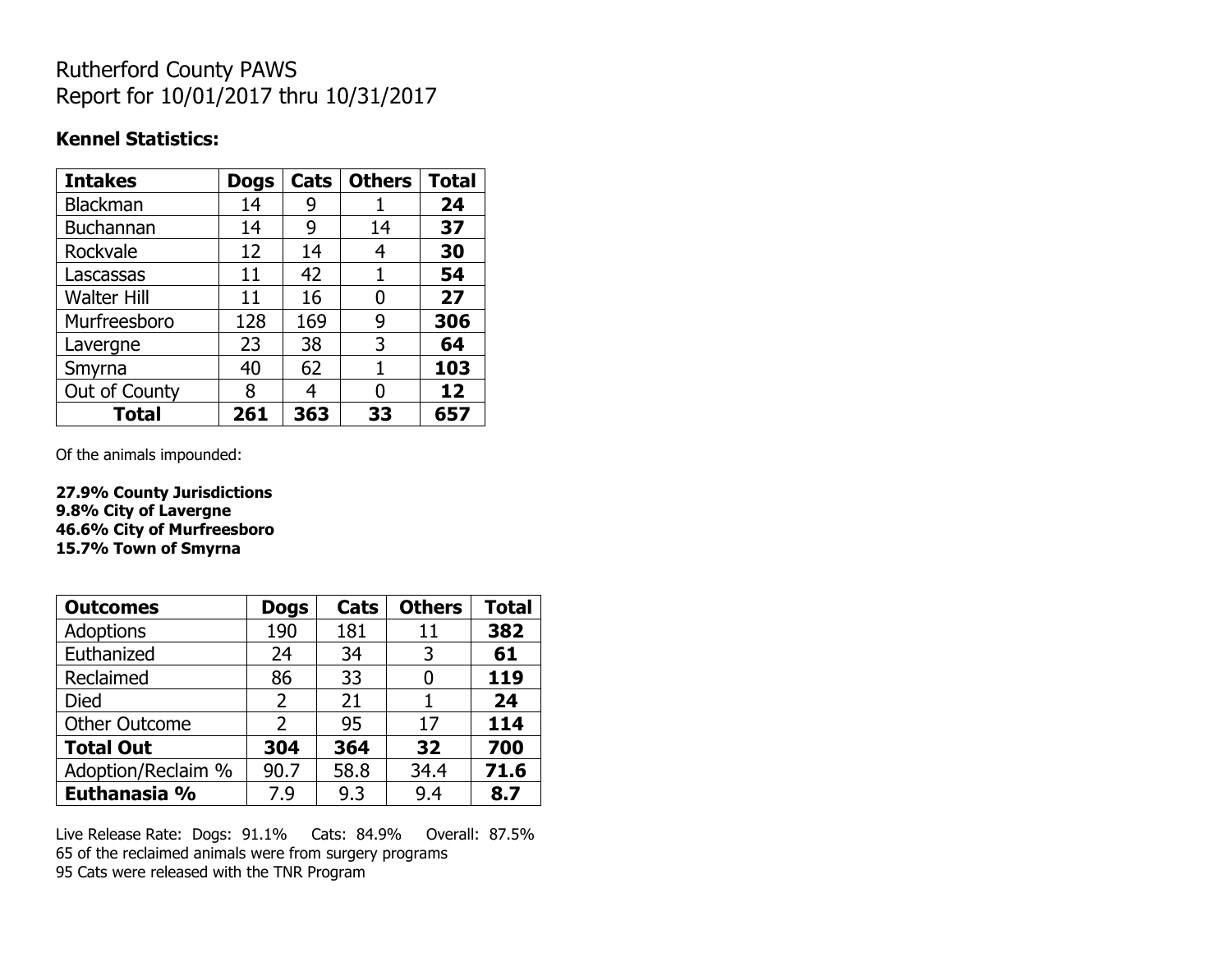Animals left in shelter on 10/31/2017: 149

2010 People visited the shelter looking for a lost /new pet.

1951 Logged calls/voice mails for the month.

### **Activity Report by Jurisdiction:**

| Zones           | <b>Calls Received</b> | Calls Completed |
|-----------------|-----------------------|-----------------|
| <b>Blackman</b> | 164                   | 177             |
| Buchannan       | 130                   | 135             |
| Lavergne        | 203                   | 211             |
| Lascassas       | 156                   | 161             |
| Murfreesboro    | 626                   | 656             |
| Rockvale        | 133                   | 139             |
| Smyrna          | 192                   | 199             |
| Walter Hill     | 106                   | 110             |
| Out of Area     | 11                    | 11              |
| <b>Total</b>    | 1721                  | 1799            |

40.6% County Jurisdictions 11.8% City of Lavergne 36.4% City of Murfreesboro 11.2% Town of Smyrna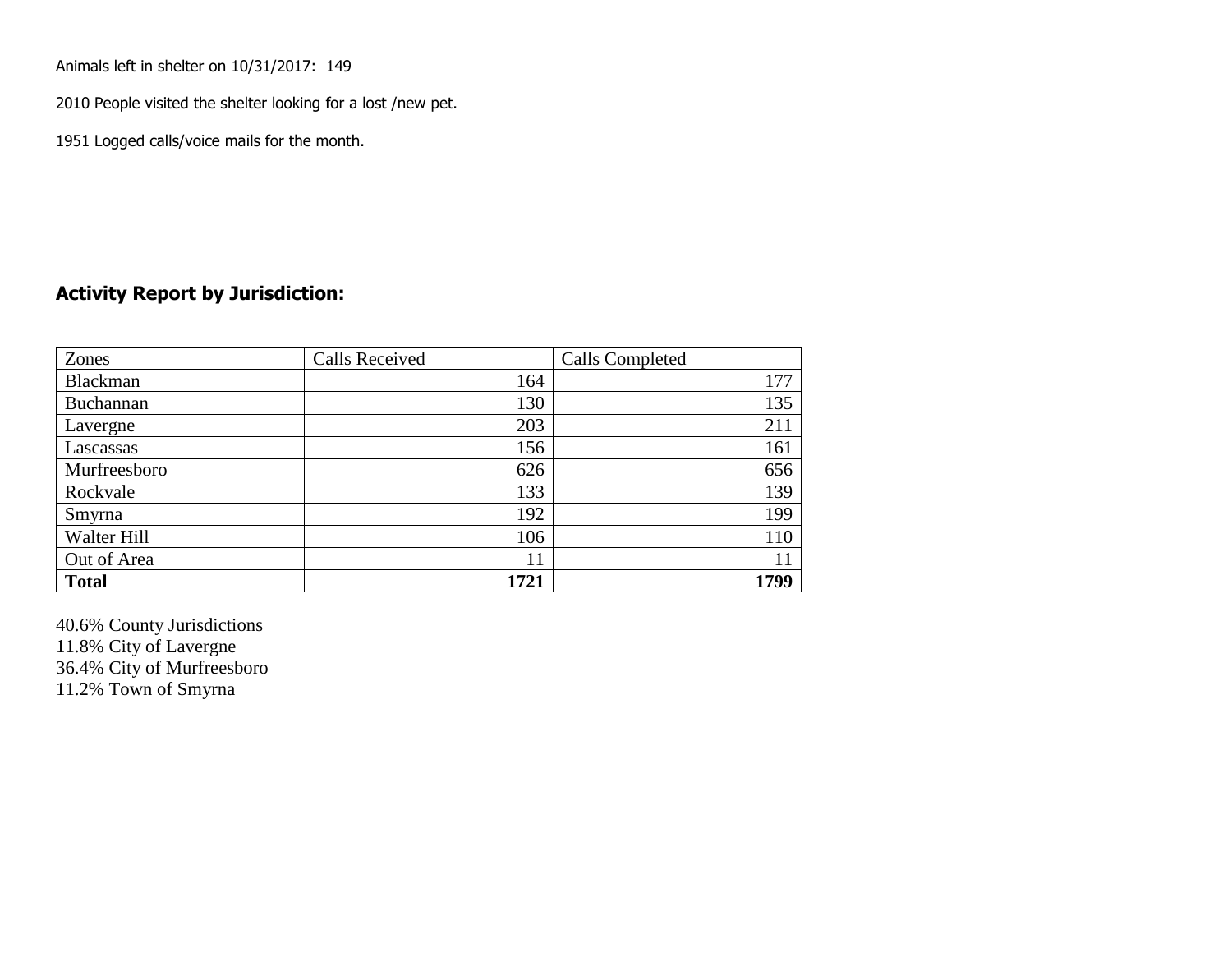## **Mileage:**

| <b>Officer</b> | <b>Miles</b> |
|----------------|--------------|
| 422            | 300          |
| 423            | 1466         |
| 425            | 1978         |
| 426            | 1520         |
| 427            | 1034         |
| 429            | 248          |
| 430            | 1460         |
| 432            | 1246         |
| 437            | 1940         |
|                |              |
|                |              |
|                |              |
|                |              |
|                |              |
|                |              |
|                |              |
|                |              |
| <b>Total</b>   | 11192        |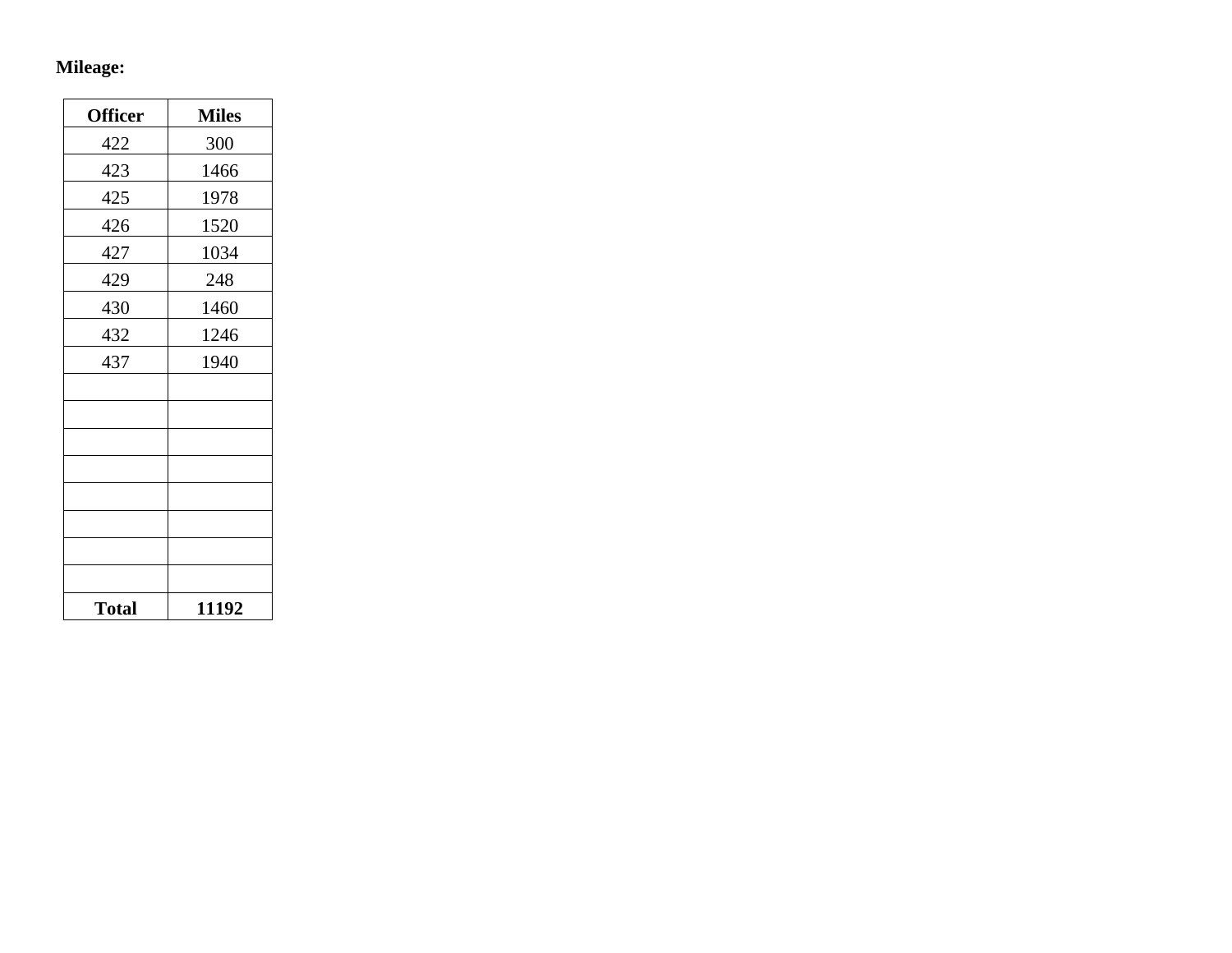# Fiscal Year-to-Date Report 07/01/2017 thru 10/31/2017

### **Kennel Statistics:**

| <b>Intakes</b>     | <b>Dogs</b> | Cats | <b>Others</b> | <b>Total</b> |
|--------------------|-------------|------|---------------|--------------|
| Blackman           | 76          | 62   | 5             | 143          |
| Buchannan          | 69          | 60   | 17            | 146          |
| Rockvale           | 61          | 101  | 9             | 171          |
| Lascassas          | 42          | 176  | 5             | 223          |
| <b>Walter Hill</b> | 40          | 77   | 1             | 118          |
| Murfreesboro       | 495         | 728  | 62            | 1285         |
| Lavergne           | 107         | 170  | 8             | 285          |
| Smyrna             | 142         | 259  | 18            | 419          |
| Out of County      | 22          | 21   |               | 44           |
| <b>Total</b>       | 1054        | 1654 | 126           | 2834         |

Of the animals impounded since July 01:

**29.4% County Jurisdictions 10.1% City of Lavergne**

**45.4% City of Murfreesboro**

**14.8% Town of Smyrna**

| <b>Outcomes</b>      | <b>Dogs</b> | Cats | <b>Others</b> | <b>Total</b> |
|----------------------|-------------|------|---------------|--------------|
| <b>Adoptions</b>     | 598         | 815  | 36            | 1449         |
| Euthanized           | 106         | 137  | 17            | 260          |
| Reclaimed            | 370         | 197  | 3             | 570          |
| <b>Died</b>          | 9           | 83   | 8             | 100          |
| <b>Other Outcome</b> | q           | 401  | 60            | 470          |
| <b>Total Out</b>     | 1092        | 1633 | 124           | 2849         |
| Adoption/Reclaim %   | 88.7        | 62.0 | 31.5          | 70.9         |
| Euthanasia %         | 9.7         | 8.4  | 13.7          | 9.1          |

Live Release Rate: 86.4%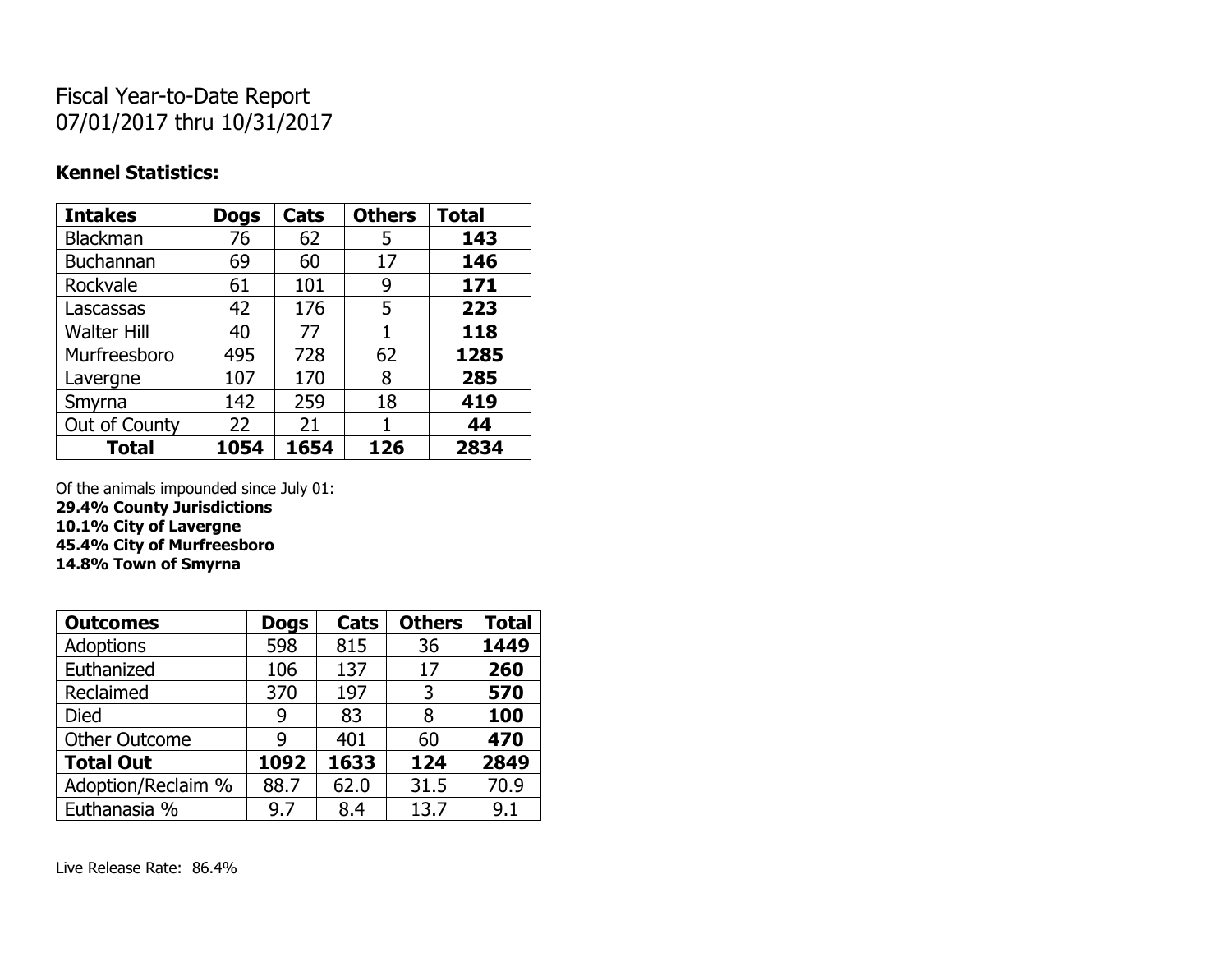7952 People have visited the shelter since July 01, 2017 looking for a lost /new pet.

8376 Logged calls/voice mails since July 01, 2017.

## **Activity Report by Jurisdiction:**

| Zones        | <b>Calls Received</b> | Calls Completed |
|--------------|-----------------------|-----------------|
| Blackman     | 884                   | 895             |
| Buchannan    | 582                   | 587             |
| Lavergne     | 1099                  | 1108            |
| Lascassas    | 528                   | 534             |
| Murfreesboro | 2530                  | 2552            |
| Rockvale     | 508                   | 512             |
| Smyrna       | 848                   | 858             |
| Walter Hill  | 390                   | 393             |
| Out of Area  | 78                    | 78              |
| <b>Total</b> | 7447                  | 7517            |

39.8% County Jurisdictions 14.8% City of Lavergne 34.0% City of Murfreesboro 11.4% Town of Smyrna